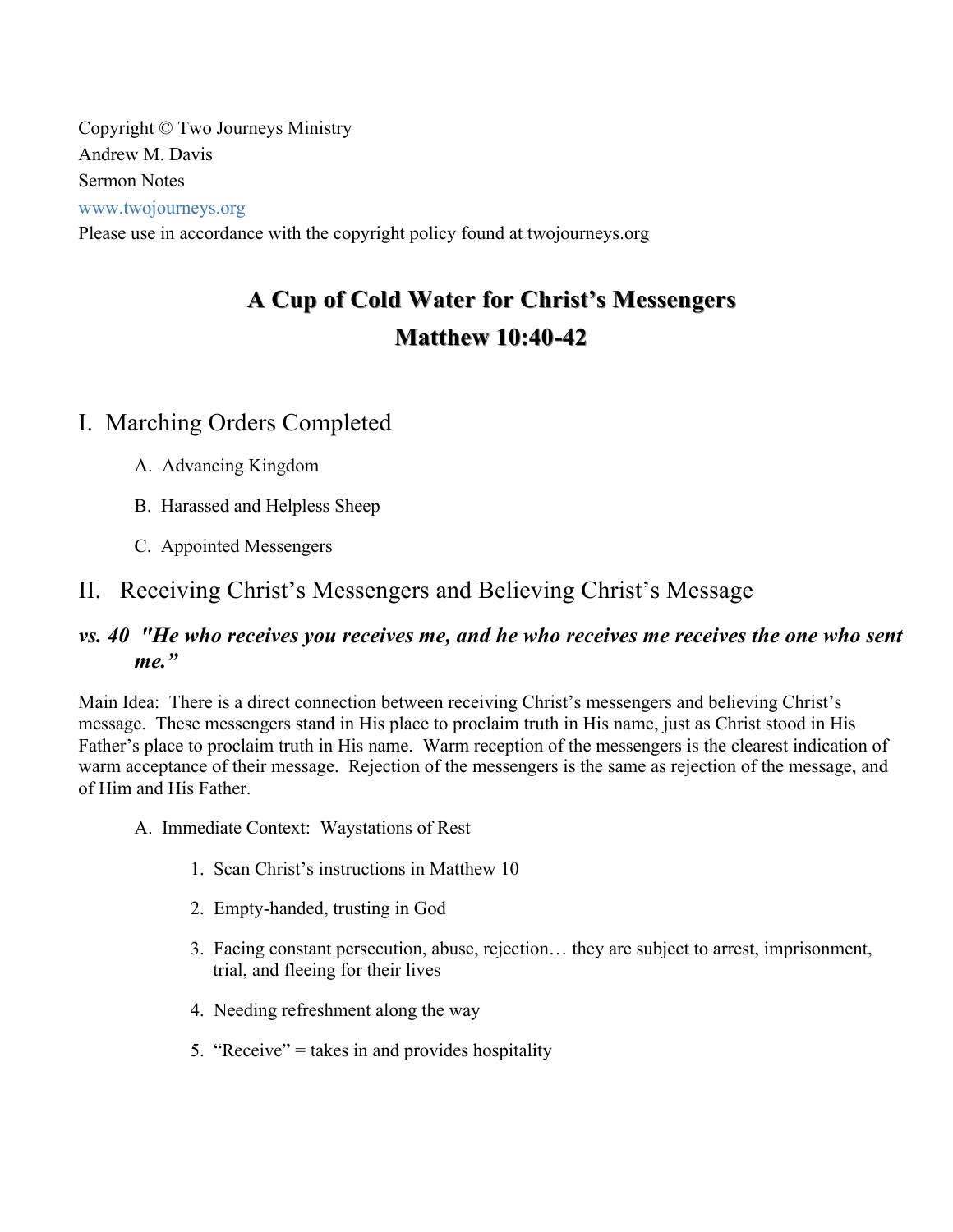#### *vs. 11-13 "Whatever town or village you enter, search for some worthy person there and stay at his house until you leave. 12 As you enter the home, give it your greeting. 13 If the home is deserving, let your peace rest on it; if it is not, let your peace return to you.*

A big issue for these tired, weary, dusty, abused messengers of Christ

Illus. Pilgrim's Progress: Interpreters house, Gaius, Mnason… places of sweet refreshment along the toilsome journey of pilgrimage

Human side of ministry very much in view here… people willing to refresh these Apostles

#### *Psalm 23:1-3 A psalm of David. The LORD is my shepherd, I shall not be in want. 2 He makes me lie down in green pastures, he leads me beside quiet waters, 3 he restores my soul.*

#### *3 John 5-8 Dear friend, you are faithful in what you are doing for the brothers, even though they are strangers to you. 6 They have told the church about your love. You will do well to send them on their way in a manner worthy of God. 7 It was for the sake of the Name that they went out, receiving no help from the pagans. 8 We ought therefore to show hospitality to such men so that we may work together for the truth.*

- 2. Christ provides for His own
	- a. these messengers go out and stand in Christ's place, speaking Christ's words
	- b. however they are treated is taken intensely personally by Christ

Said to Saul, "Saul, Saul, why do you persecute me?"… to someone who had been abusing the messengers of the gospel

c. the persecutors are handled earlier

#### *vs. 14-15 If anyone will not welcome you or listen to your words, shake the dust off your feet when you leave that home or town. I tell you the truth, it will be more bearable for Sodom and Gomorrah on the day of judgment than for that town.*

d. here Christ promises rewards for any who take them in and care for them

BUT to any who will receive them, care for them, even give them a cup of cold water, there is an eternal reward

Exact same idea later in "sheep and goats" story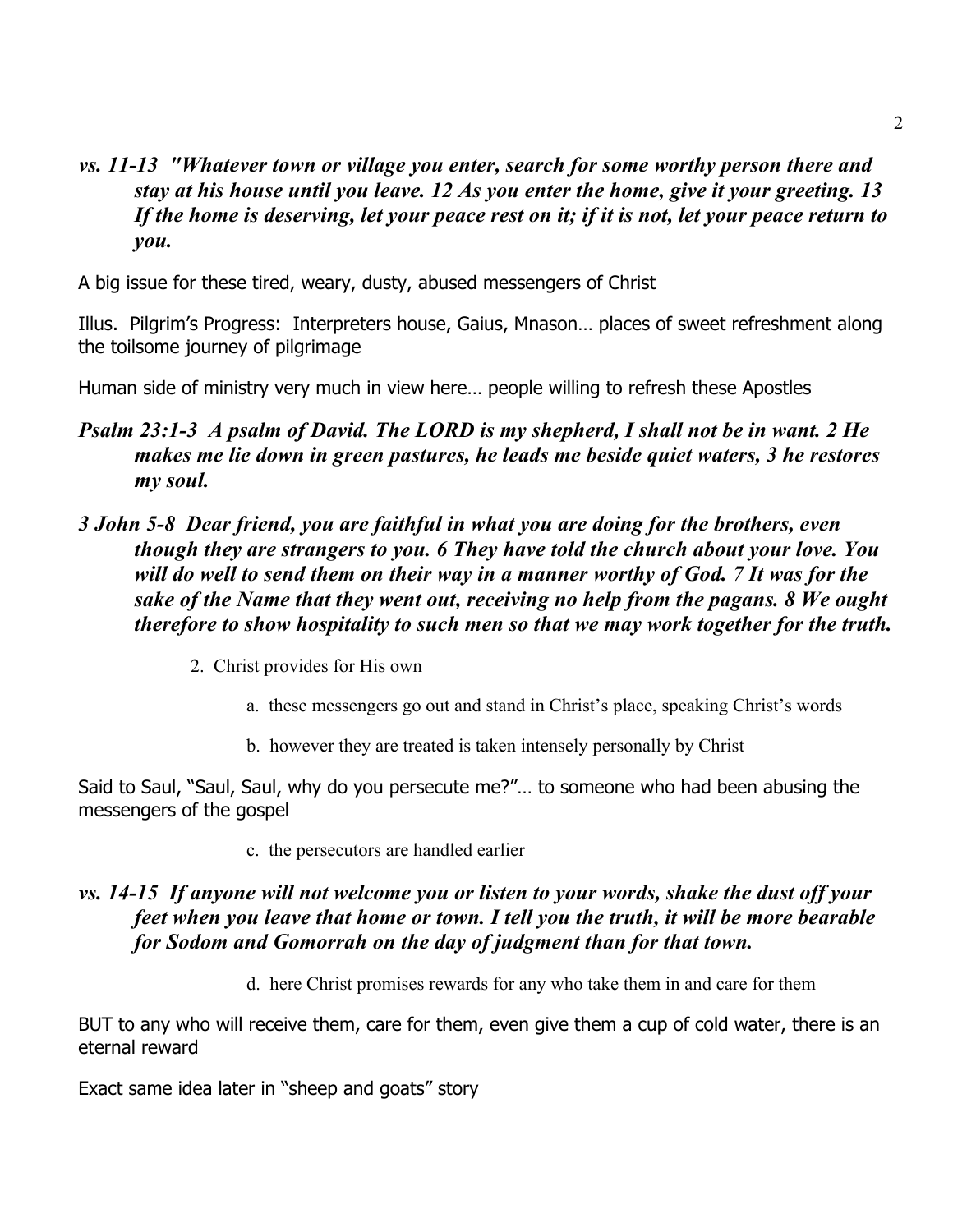*Matthew 25:34-35 "Then the King will say to those on his right, 'Come, you who are blessed by my Father; take your inheritance, the kingdom prepared for you since the creation of the world. For I was hungry and you gave me something to eat, I was thirsty and you gave me something to drink, I was a stranger and you invited me in, I needed clothes and you clothed me, I was sick and you looked after me, I was in prison and you came to visit me.'*

- 3. Why "Receiving an Apostle" is Reward-worthy
	- a. guilt by association
	- b. danger of suffering same treatment

#### Examples: Jason in Thessalonica

- *Acts 17:5-9 But the Jews were jealous; so they rounded up some bad characters from the marketplace, formed a mob and started a riot in the city. They rushed to Jason's house in search of Paul and Silas in order to bring them out to the crowd. 6 But when they did not find them, they dragged Jason and some other brothers before the city officials, shouting: "These men who have caused trouble all over the world have now come here, 7 and* **Jason has welcomed them into his house***. They are all defying Caesar's decrees, saying that there is another king, one called Jesus." 8 When they heard this, the crowd and the city officials were thrown into turmoil. 9 Then they made Jason and the others post bond and let them go.*
- *Hebrews 10:32-34 Remember those earlier days after you had received the light, when you stood your ground in a great contest in the face of suffering. 33 Sometimes you were publicly exposed to insult and persecution; at other times you stood side by side with those who were so treated. 34 You sympathized with those in prison and joyfully accepted the confiscation of your property, because you knew that you yourselves had better and lasting possessions.*

Anyone who welcomed an Apostle of Christ risked the same treatment as the apostles got… this is why it was worthy of reward.

- B. Larger Context: Receiving Christ's Message
	- 1. Direct Connection Between Treatment of Messenger and Belief in Message

#### *vs. 14 If anyone will not* **welcome you** *or* **listen to your words***, shake the dust off your feet when you leave that home or town.*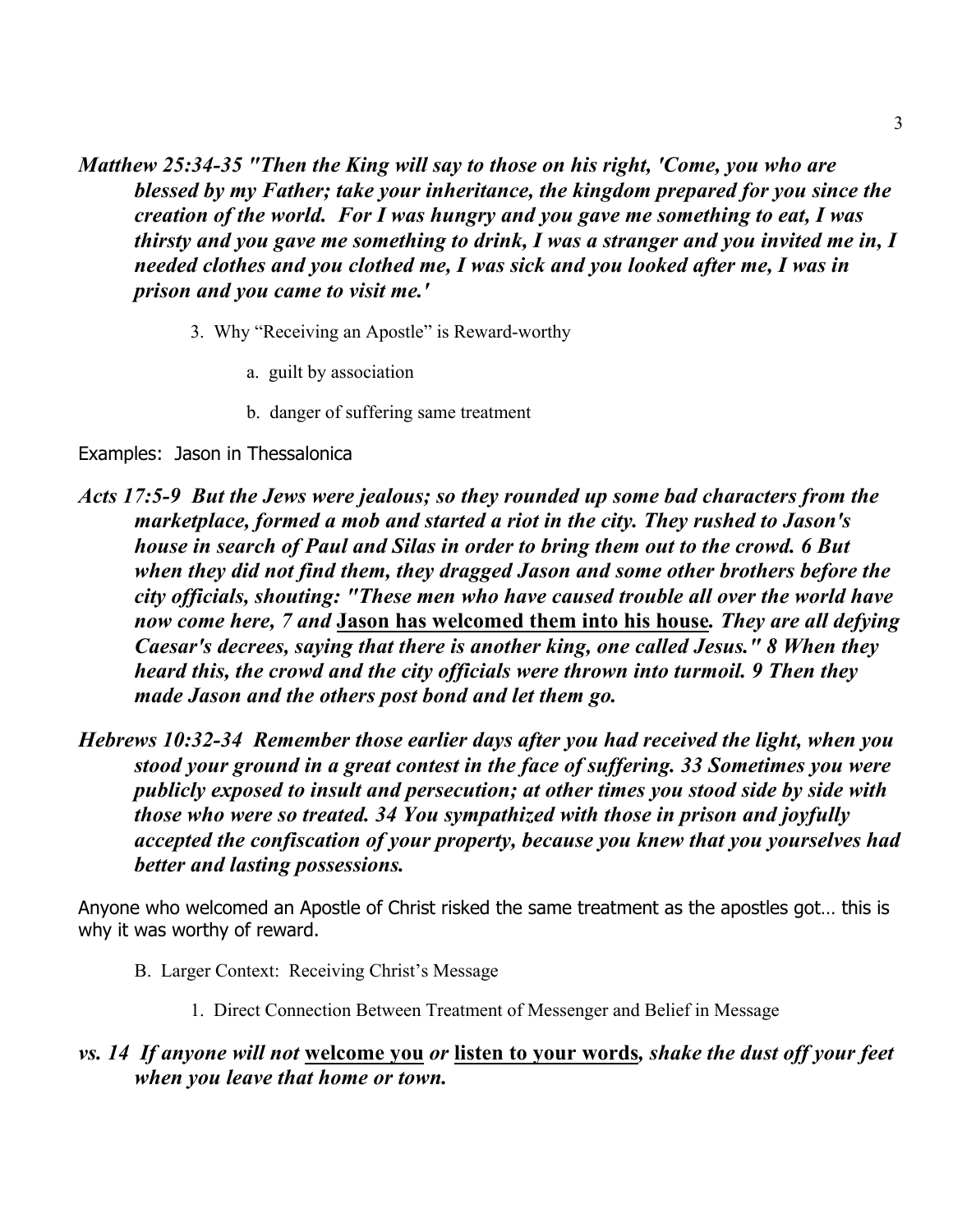"You" + "your words"

*Luke 19:5-6 When Jesus reached the spot, he looked up and said to him, "Zacchaeus, come down immediately. I must stay at your house today." 6 So he came down at once and welcomed him gladly.*

The glad welcome Zacchaeus gave Christ externally paralleled the glad welcome he gave Christ's word internally in his heart

- 2. Consistent issue in Paul's letters
- *Galatians 4:14 Even though my illness was a trial to you, you did not treat me with contempt or scorn. Instead, you welcomed me as if I were an angel of God, as if I were Christ Jesus himself.*
- *1 Thessalonians 1:9 for they themselves report* **what kind of reception you gave us***. They tell how you turned to God from idols to serve the living and true God*
- *1 Thessalonians 1:6 You became imitators of us and of the Lord; in spite of severe suffering,* **you welcomed the message** *with the joy given by the Holy Spirit.*

Note: 1) what kind of reception you gave US…2) you welcomed the MESSAGE

- 3. Clear example with the Philippian jailer
- *Acts 16:29-34 The jailer called for lights, rushed in and fell trembling before Paul and Silas. 30 He then brought them out and asked, "Sirs, what must I do to be saved?" 31 They replied, "Believe in the Lord Jesus, and you will be saved-- you and your household." 32 Then they spoke the word of the Lord to him and to all the others in his house. 33 At that hour of the night the jailer took them and washed their wounds; then immediately he and all his family were baptized. 34 The jailer brought them into his house and set a meal before them; he was filled with joy because he had come to believe in God-- he and his whole family.*

The Philippian jailer "received" Paul and Barnabas in every way… 1) receiving the message with trembling faith; 2) receiving Paul and Barnabas into his home, washing their wounds, setting a meal before them!!

- C. Apostolic Authority
	- 1. Apostles sent out with Christ's authority… the exact same way Christ sent out with Father's authority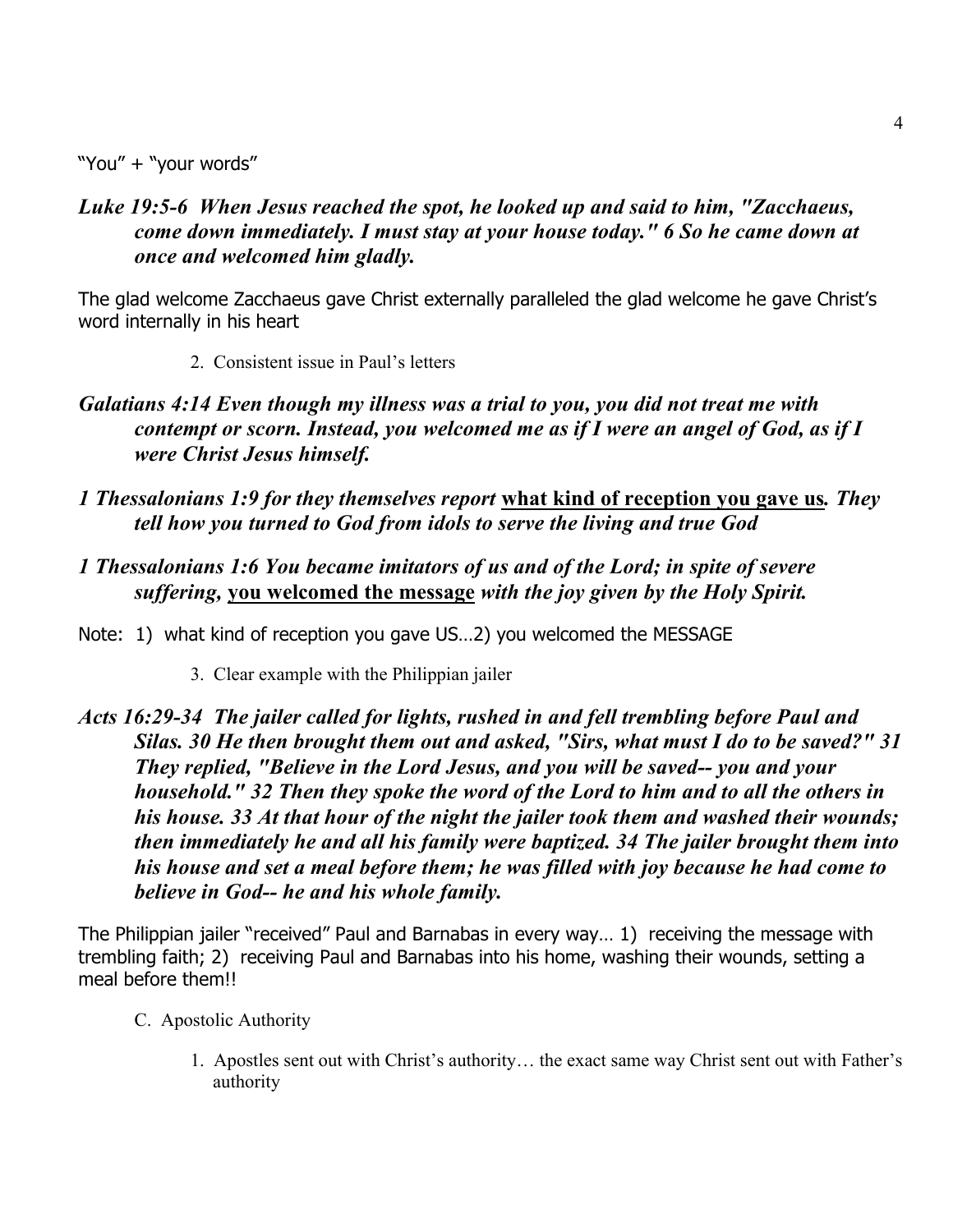#### *Matthew 10:1 He called his twelve disciples to him and gave them authority*

Notice the "chain of command"

- *vs. 40 "He who receives you receives me, and he who receives me receives the one who sent me.*
- *John 20:21 Again Jesus said, "Peace be with you! As the Father has sent me, I am sending you."*
	- 2. To resist or oppose apostle was to resist or oppose Christ Himself

This is exactly why Paul makes so much of His apostleship…

#### *Galatians 1:1 Paul, an apostle-- sent not from men nor by man, but by Jesus Christ and God the Father, who raised him from the dead--*

3. In effect the apostle stands in the place of God and represents him to the people

## *2 Corinthians 5:20 We are therefore Christ's ambassadors, as though God were making his appeal through us. We implore you on Christ's behalf: Be reconciled to God.*

4. The treatment given by the people reflects their view of God Himself

#### *Exodus 16:8 Moses also said, "You will know that it was the LORD when he gives you meat to eat in the evening and all the bread you want in the morning, because he has heard your grumbling against him. Who are we? You are not grumbling against us, but against the LORD."*

## III. The Body of Christ

Main Idea: There is a direct connection between Christ as the head and His messengers as His body. There is also an interconnection between one of Christ's messengers and anyone who helps him even in the smallest way. Not everyone is called to be an apostle, but assisting an apostle do His ministry is as valuable in God's sight as doing the apostolic ministry itself. This is in germ form the doctrine of the complex Body of Christ, with each having its own function, but all essential to the completion of the final mission.

A. Christ's Connection to His People: Head and Body

#### *vs. 40 "He who receives you receives me, and he who receives me receives the one who sent me.*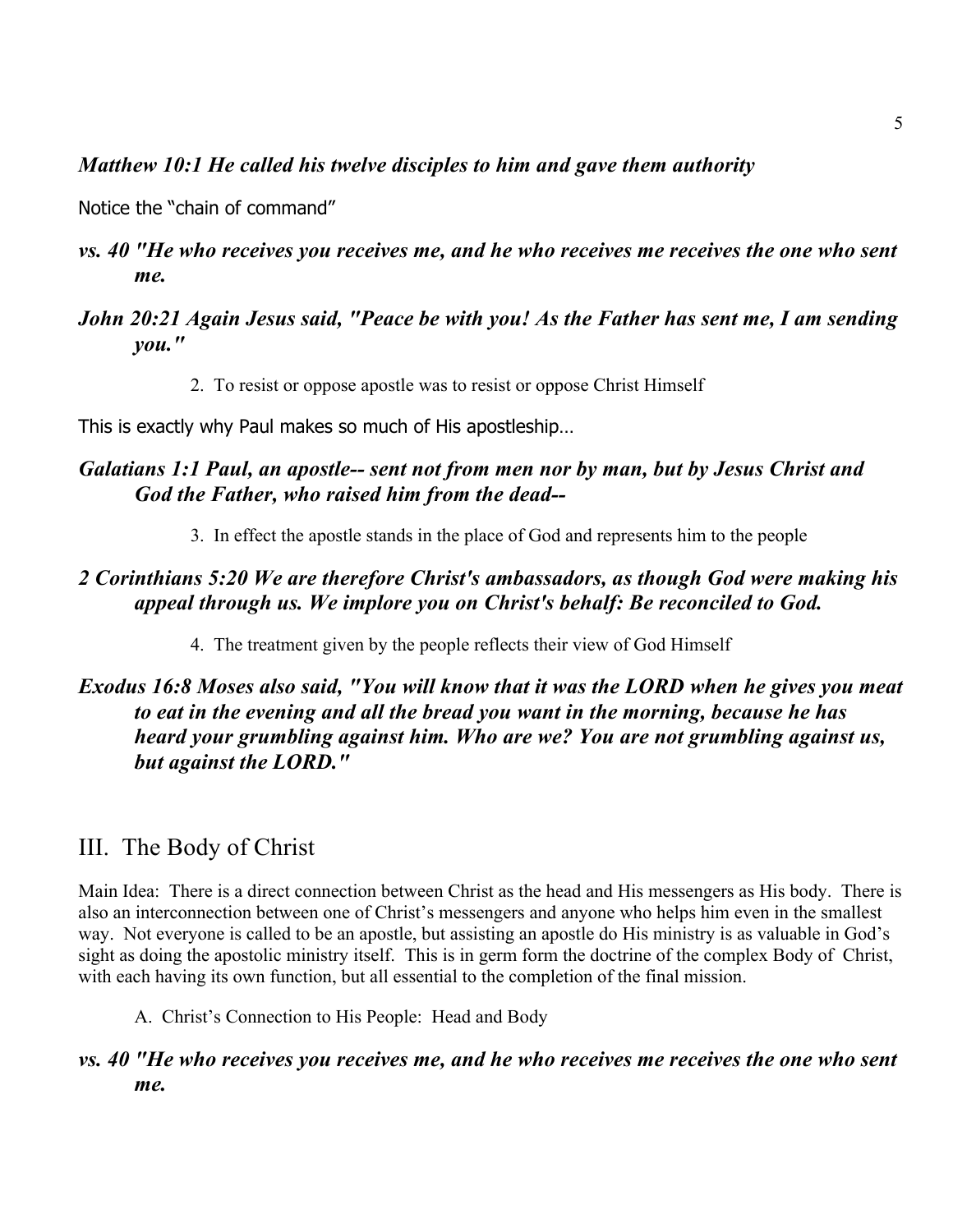#### *Ephesians 1:22-23 And God placed all things under his feet and appointed him to be head over everything for the church, which is his body, the fullness of him who fills everything in every way.*

- B. Diversity of Roles in the Body of Christ
- *Romans 12:4-8 Just as each of us has one body with many members, and these members do not all have the same function,so in Christ we who are many form one body, and each member belongs to all the others. 6 We have different gifts, according to the grace given us. If a man's gift is prophesying, let him use it in proportion to his faith. 7 If it is serving, let him serve; if it is teaching, let him teach; 8 if it is encouraging, let him encourage; if it is contributing to the needs of others, let him give generously; if it is leadership, let him govern diligently; if it is showing mercy, let him do it cheerfully.*
- *1 Corinthians 12:12 The body is a unit, though it is made up of many parts; and though all its parts are many, they form one body. So it is with Christ.*
- *vs. 41 Anyone who receives a prophet because he is a prophet will receive a prophet's reward, and anyone who receives a righteous man because he is a righteous man will receive a righteous man's reward.*
	- C. Assist an Apostle = Preach as an Apostle

Basic concept: support ministries are as vital as "up-front" ministries! These apostles were sent out with no visible means of support. The Body of Christ is meant to support them. Imagine the apostles starving, or shivering out in the rain, or stumbling bloody barefoot through rock-strewn wastelands… all from lack of support

Thus, if you support a prophet because he is a prophet, you'll receive a prophet's reward… in God's sight one is not higher than the other!!

## IV. The Comprehensive Rewards

*vs. 41-42 Anyone who receives a prophet because he is a prophet will receive a prophet's reward, and anyone who receives a righteous man because he is a righteous man will receive a righteous man's reward. And if anyone gives even a cup of cold water to one of these little ones because he is my disciple, I tell you the truth, he will certainly not lose his reward."*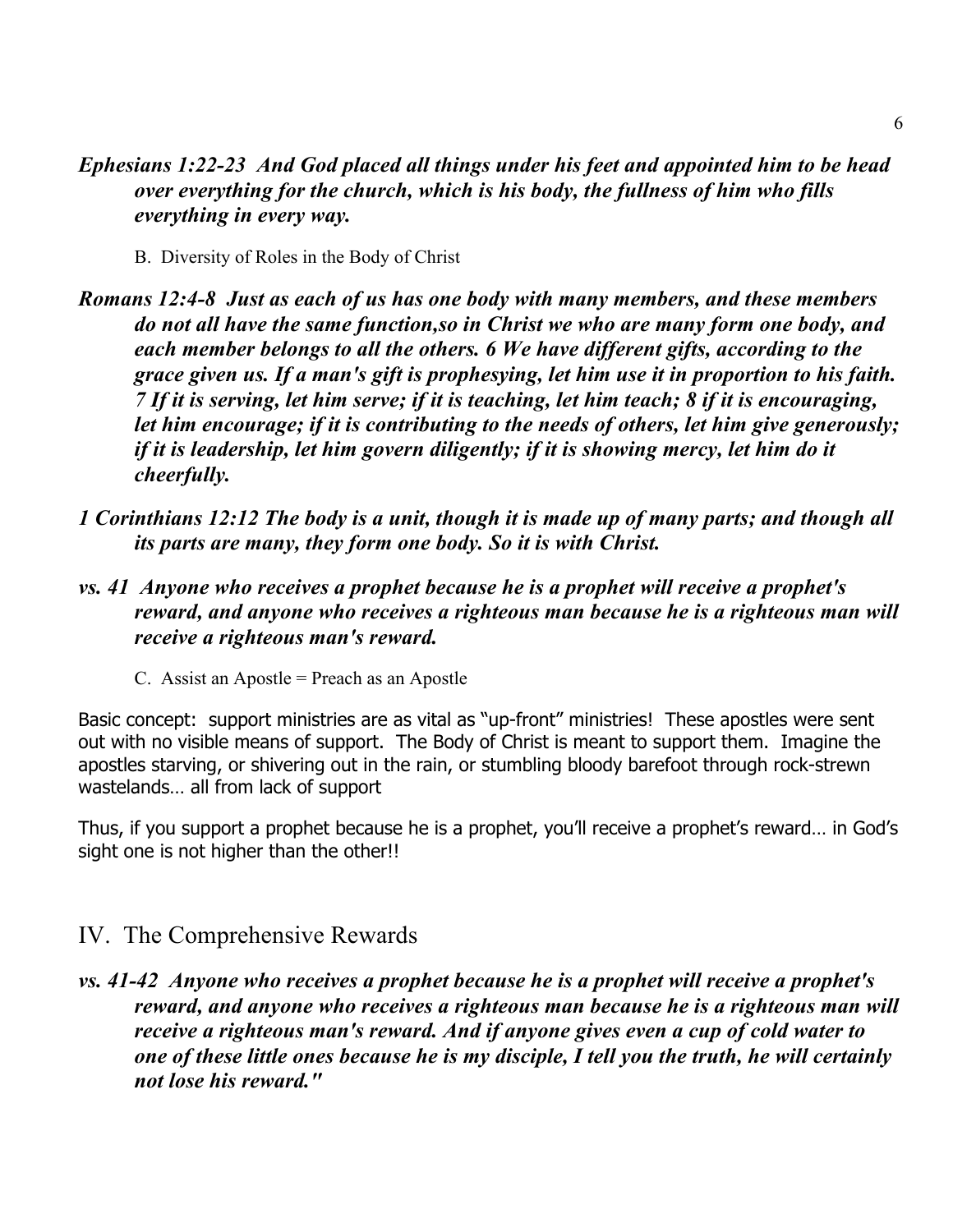Main Idea: Christ uses rewards to motivate His people to deeds of service. These deeds of service are essential to the advance of the Kingdom. The reward system is based whatever role one is called to by God, and will result in many surprises on Judgment Day. Even the slightest action of loving faithful service will never be forgotten. This helps break the potentially overwhelming world-wide Gospel mission into very achievable sub-goals and small actions. One could be rendered immobile by the prospect of bringing the gospel to a tribe living in darkness at the ends of the earth. But this "cup of cold water" teaching helps overcome that paralysis by faithfulness in small things. God is mighty enough to use even small things to accomplish His grand goal.

- A. The "Cup of Cold Water" Properly Understood
	- 1. Too often: "cup of cold water" refers to social ministry done for the needy
	- 2. Concern for the poor an overwhelming Biblical doctrine
	- 3. BUT here… the issue is helping other Christians do their work; this is strictly "family business"

Movement in Matthew 10 generally goes from Apostles immediate situation to persecuted disciples as a whole. So also movement in vss. 40-42 goes from Apostles to disciples generally

Cup of cold water is not just offered to apostles but to any disciple who needs it, in order to accomplish his/her ministry

- B. The Doctrine of Christian Rewards
	- 1. God will reward believers according to their deeds
		- a. rewards are certain: "will receive a reward"
		- b. rewards are secure and eternal: "will never lose his reward"
	- 2. Consistent theme in New Testament
		- a. justification is NOT by good works… but the Christian life is to be saturated with good works

#### *Ephesians 2:8-10 For it is by grace you have been saved, through faith-- and this not from yourselves, it is the gift of God—not by works, so that no one can boast. For we are God's workmanship, created in Christ Jesus to do good works, which God prepared in advance for us to do.*

God does not save us BY good works… He saves us FOR good works. And these good works are the very material He uses to build His Kingdom… whether the bold preaching of the Gospel by an Apostle, or the hot meal given to the Apostle by an anonymous servant afterwards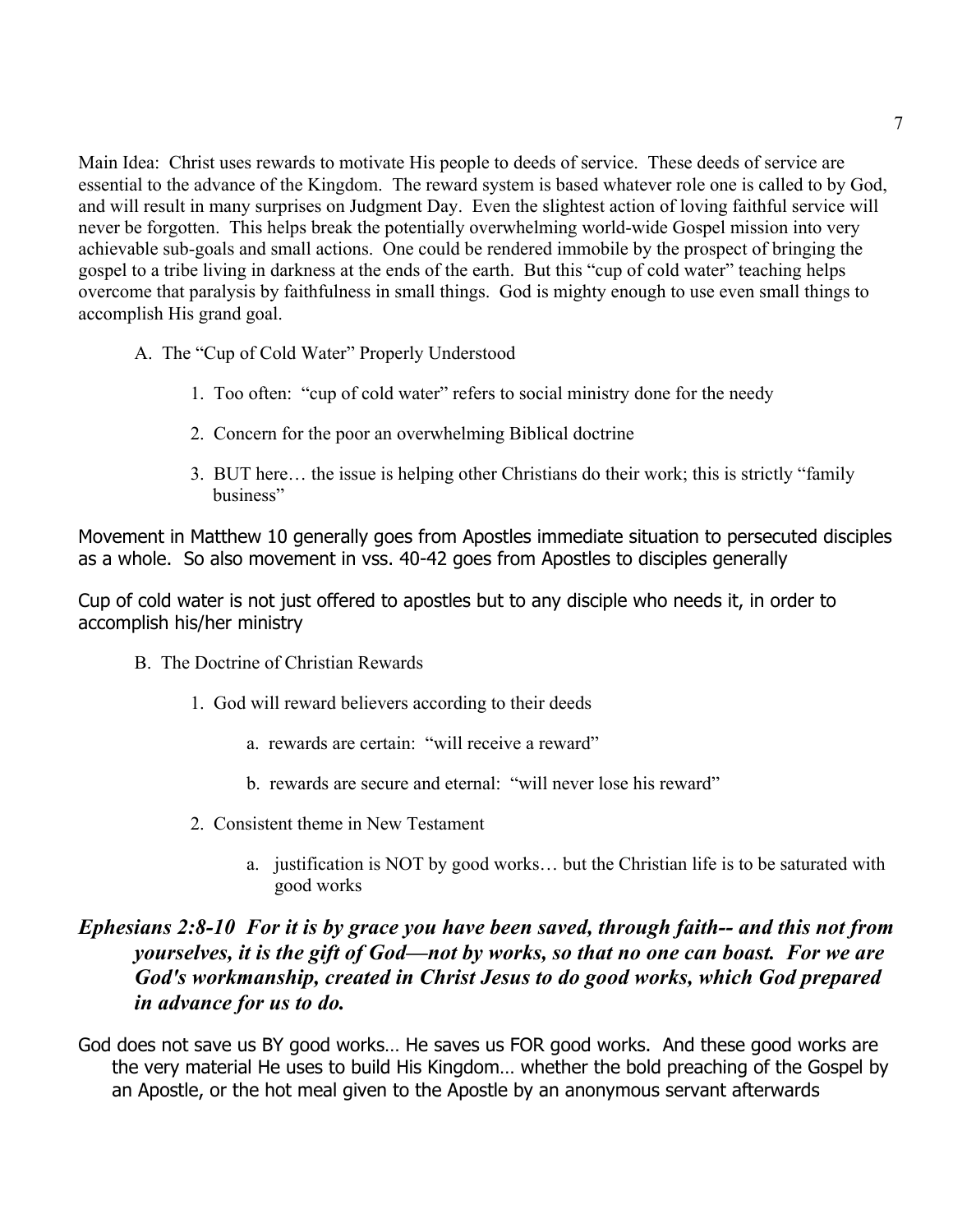- *Romans 2:6-7 God "will give to each person according to what he has done." To those who by persistence in doing good seek glory, honor and immortality, he will give eternal life.*
	- b. good works are anything done by the prompting of the Holy Spirit by faith
- *John 15:4-5 Remain in me, and I will remain in you. No branch can bear fruit by itself; it must remain in the vine. Neither can you bear fruit unless you remain in me. "I am the vine; you are the branches. If a man remains in me and I in him, he will bear much fruit; apart from me you can do nothing.*
	- c. yearning for reward a BIG theme in the Bible
- *Genesis 15:1 After this, the word of the LORD came to Abram in a vision: "Do not be afraid, Abram. I am your shield, your very great reward."*
- *Psalm 19:11 By them is your servant warned; in keeping them there is great reward.*
- *Psalm 62:12 … that you, O Lord, are loving. Surely you will reward each person according to what he has done.*
- *1 Samuel 26:23 The LORD rewards every man for his righteousness and faithfulness.*
	- 3. Christ uses rewards as a major motivator: see Matthew 6
- *Matthew 5:12 Rejoice and be glad, because great is your reward in heaven, for in the same way they persecuted the prophets who were before you.*
- *Matthew 6:1 "Be careful not to do your 'acts of righteousness' before men, to be seen by them. If you do, you will have no reward from your Father in heaven.*
- *Matthew 6:3-4 But when you give to the needy, do not let your left hand know what your right hand is doing, so that your giving may be in secret. Then your Father, who sees what is done in secret, will reward you.*
- *Matthew 6:6 But when you pray, go into your room, close the door and pray to your Father, who is unseen. Then your Father, who sees what is done in secret, will reward you.*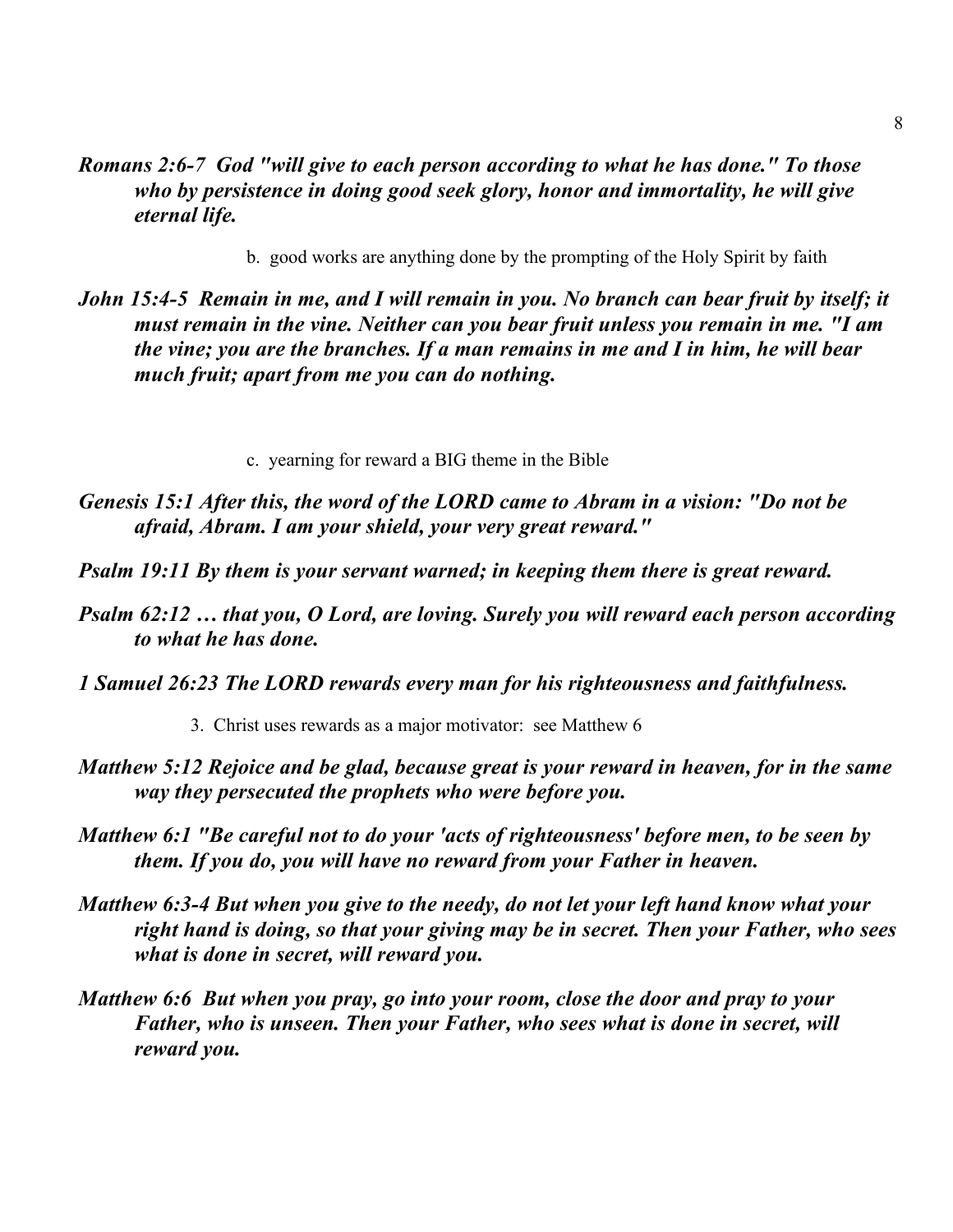- *Matthew 6:17-18 But when you fast, put oil on your head and wash your face, so that it will not be obvious to men that you are fasting, but only to your Father, who is unseen; and your Father, who sees what is done in secret, will reward you.*
- *Matthew 6:19-21 "Do not store up for yourselves treasures on earth, where moth and rust destroy, and where thieves break in and steal. But store up for yourselves treasures in heaven, where moth and rust do not destroy, and where thieves do not break in and steal. For where your treasure is, there your heart will be also.*

Summary: Christ says be careful to do your acts of righteousness BY FAITH, secretly, so that you will not lose your reward!! Christ want you to store up as many good deeds as possible in heaven, not to pay for sin… but that they may be rewarded as a father rewards one who is already a son or daughter

- 3. Not sinful to yearn for rewards… it is COMMANDED
- *Matthew 6:19-21 "Do not store up for yourselves treasures on earth, where moth and rust destroy, and where thieves break in and steal. But store up for yourselves treasures in heaven, where moth and rust do not destroy, and where thieves do not break in and steal. For where your treasure is, there your heart will be also.*
- *Hebrews 11:6 And without faith it is impossible to please God, because anyone who comes to him must believe that he exists and that he rewards those who earnestly seek him.*
- NOTE: Must believe that He exists… Must believe that He rewards those who seek Him

4. What is the reward?

- *1 Corinthians 4:5 Therefore judge nothing before the appointed time; wait till the Lord comes. He will bring to light what is hidden in darkness and will expose the motives of men's hearts. At that time each will receive his praise from God.*
- "Praise from God" = great reward… that God would be pleased with your actions, and that He would praise you for them… this is worth living for and dying for!!
- *Matthew 25:21 "His master replied, 'Well done, good and faithful servant! You have been faithful with a few things; I will put you in charge of many things. Come and share your master's happiness!'*

"Come and share your master's happiness" = enter into the joy I live in… BUT here it is "Come and experience the joy I felt when you did this or that!!"

Jesus chided the Jews of His day for NOT seeking praise from God: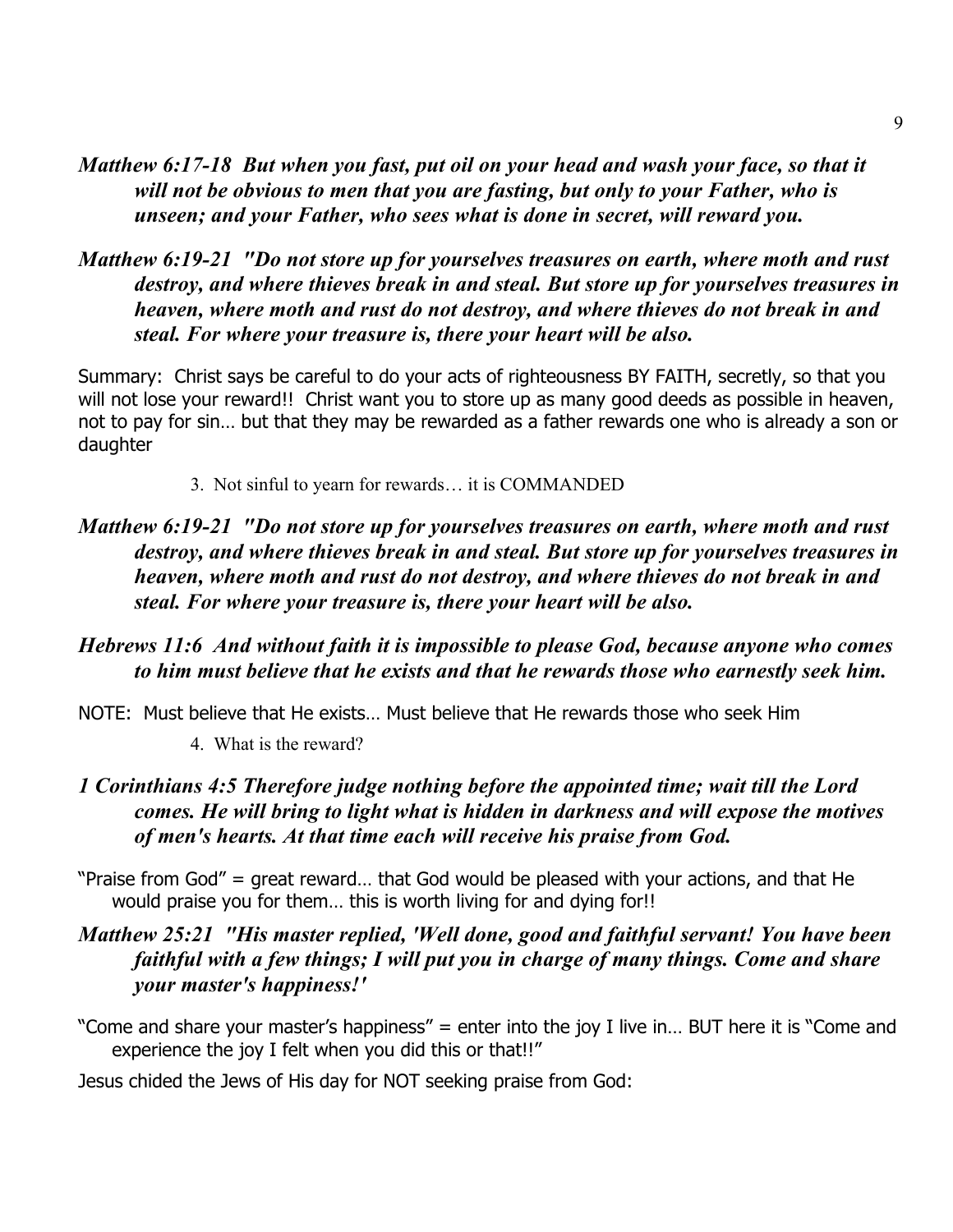#### *John 5:44 How can you believe if you accept praise from one another, yet make no effort to obtain the praise that comes from the only God?*

I believe that our rewards are God's case-by-case praise of every good deed done by faith for His glory… each and every one will be praised by God

## *Matthew 10:42 And if anyone gives even a cup of cold water to one of these little ones because he is my disciple, I tell you the truth, he will certainly not lose his reward."*

- C. The Principle of Rewards: Comprehensive, Based on Motive and Faithfulness to Opportunity
	- 1. Motive: Faith or Not

#### *Romans 14:23 everything that does not come from faith is sin.*

## *Hebrews 11:4 By faith Abel offered God a better sacrifice than Cain did. By faith he was commended as a righteous man, when God spoke well of his offerings.*

## *Hebrews 11:39 These were all commended for their faith*

## *Hebrews 11:6 Without faith it is impossible to please God*

- "Faith" is an absolute certainty of things you cannot see… of a God who is a King and is building a Kingdom… if you give even a cup of cold water to an apostle to help build Christ's Kingdom, you will never lose your reward
	- 2. Manner: Loving or Not

#### *1 Corinthians 13:2-3 If I have the gift of prophecy and can fathom all mysteries and all knowledge, and if I have a faith that can move mountains, but have not love, I am nothing. If I give all I possess to the poor and surrender my body to the flames, but have not love, I gain nothing.*

- It is possible to do great things, even motivated by great faith, and have no reward because they were done in a surly, unloving manner
- Imagine: being abused and opposed all day as an apostle, preaching the gospel to an unwilling town. That evening you stay at the home of a believer who feeds you and houses you out of faith that he will be rewarded… but does so in an rude manner
- "I hope you realize how much this meal cost… but we are doing it for free because of Christ"
	- 3. Opportunity: Faithful or Not

#### *Galatians 6:10 Therefore, as we have opportunity, let us do good to all people, especially to those who belong to the family of believers.*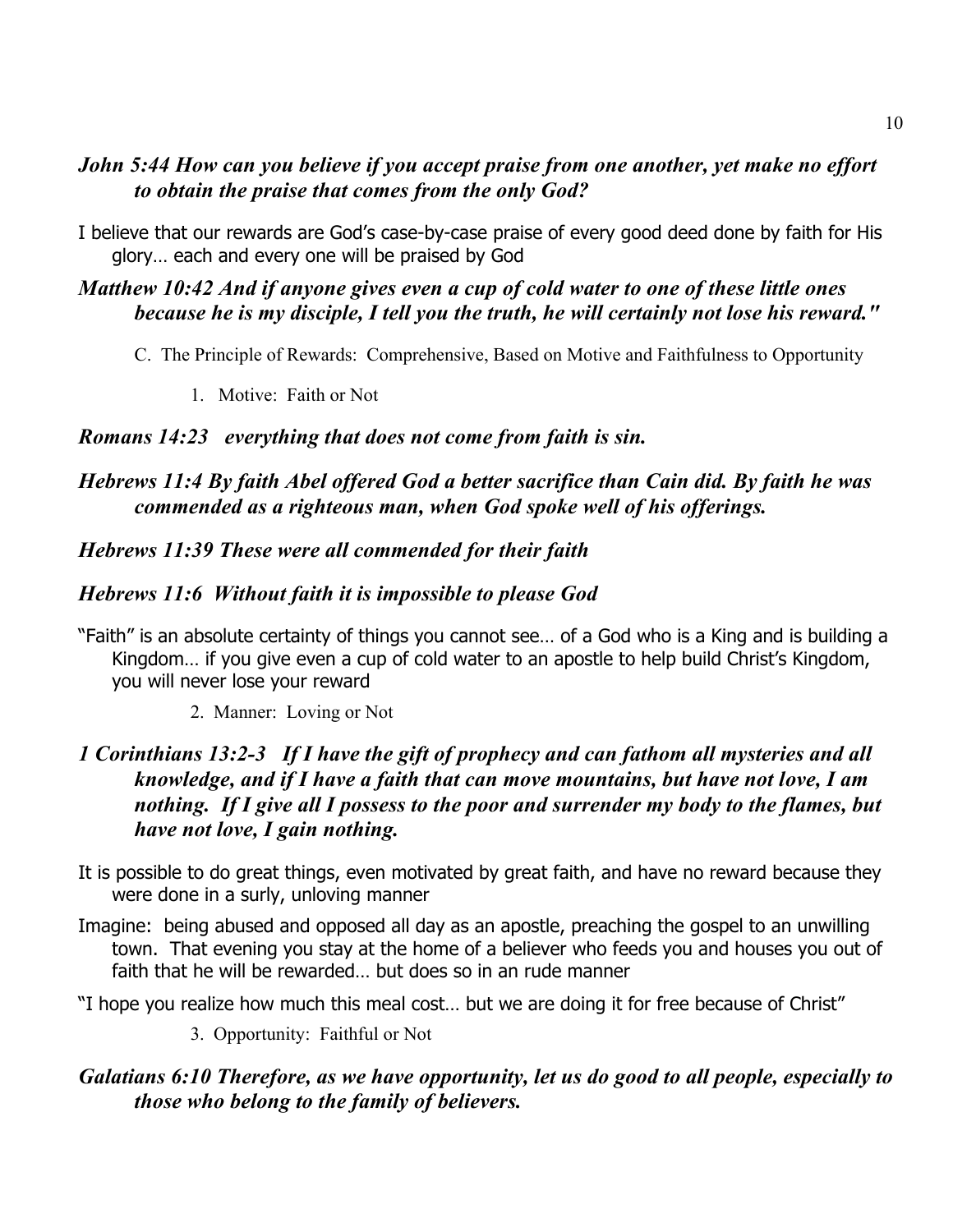#### *2 Corinthians 8:12 For if the willingness is there, the gift is acceptable according to what one has, not according to what he does not have.*

4. Reward is Comprehensive: Small or Great, Everything is Noticed

*Matthew 10:42 And if anyone gives even a cup of cold water to one of these little ones because he is my disciple, I tell you the truth, he will certainly not lose his reward."*

#### *NAS Luke 16:10 "He who is faithful in a very little thing is faithful also in much; and he who is unrighteous in a very little thing is unrighteous also in much.*

- D. Comprehensive Motivation: Smallest Action, Greatest Consequences
	- 1. Christ: Marvelous Motivator
		- a. a psychology to actions
		- b. possibility of overwhelming discouragement
		- c. Christ a perfect motivator… "Cup of cold water" approach enables us to get off the mark and start acting for God TODAY!!! Even slightest actions will be rewarded
	- 2. The Daunting Apostolic Task
		- a. disciples are only human
		- b. facing an infinite journey can render us paralyzed with the immensity of the task
- Illus. "Feeding of the 5000"…Jesus turned to His disciples and said "They don't need to go away, you give them something to eat!!"
- This task is even bigger… Jesus is turning to His disciples and saying "They don't need to go to hell... you give them the gospel!!" To the very ends of the earth, until every tribe, language, people and nation has heard

Crushed by the immensity of the task, the weak disciples might never have begun

Jesus took the task and broke it into small, bite-sized pieces… "a cup of cold water"

3. Rejoicing in the "Day of Small Things"

#### *Zechariah 4:10 "Who despises the day of small things?*

#### *Matthew 13:31 "The kingdom of heaven is like a mustard seed, which a man took and planted in his field.*